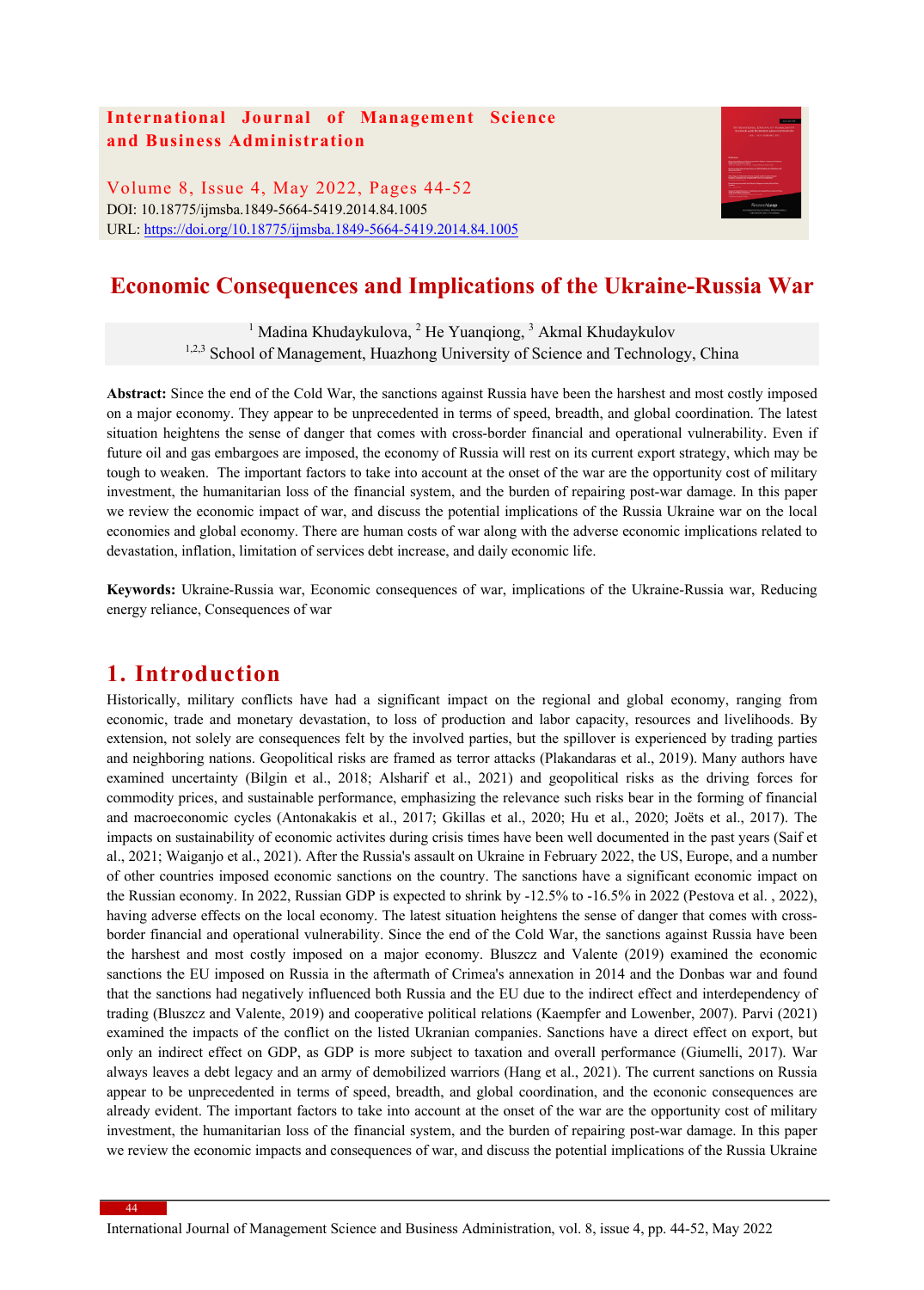war on the local and global economy. In this paper we review the economic impact of war, and discuss the potential implications of the Russia Ukraine war on the local and global economies.

## **2. Economic Impact of War – Review of Factors**

### **2.1. Macroeconomic Effect Determinants**

#### **Reducing energy reliance**

Oil and gas imports from Russia to the EU in 2019 were valued at E200 billion each, which amounts to twice the foreign exchange reserves in G7 countries at the end of 2021 (Pisani-Ferry, 2022). An embargo on Russian oil imports drove up prices on the global market, thus inducing the supply shock, consequences of which can be mitigated by engaging in trade with supplementary suppliers. To decrease the reliance on Russian supplies, the EU will have to diversify sourcing, and this encompasses the redesigning of the European energy system, including building networks for tying and diversifying potential smaller energy suppliers.

While oil and coal can be exported without significant infrastructural requirements, trading of gas is infrastructurally dependent, which further hampers the capacity for diversification. Europe's dependency on Russian imports is significant, and the suspension of gas would cause the EU to lose 40% of its gas supplies. However, due to trade interdependency, Russia stands to lose more if its exports were to be cut off. EU meets only 8.4% of its total demand for energy from Russia and has a greater prospect for sourcing diversification than Russia has for export market diversification (WEF, 2022). According to some authors, should Europe be depleted of Russian imports, it is speculated that the EU imports from alternative suppliers would have to rise by 70%, which would be extremely expensive in the short run, but the economy would get adjusted and the move would be cost-effective in the long-run (Pisani-Ferry, 2022). One of the greatest advantages of strategic sourcing diversification is attaining autonomy (Loftin, Lynch, and Calhoun, 2011). However, to decrease the existing reliance on Russia, the EU has to either reduce the demand for imports by decreasing the domestic demand, or by way of alternative sourcing, such as closing up nuclear plants and deploying renewable energy.

#### **Demand elasticity and Supply shock**

In line with classic economic theory, the macroeconomic effects of the embargo on the imports of Russian energy are determined by the relevance of gas, oil and coal for industrial manufacturing needs and by the elasticity of resource substitution (Bachmann et al., 2022). Low elasticity is counteracted by resource reallocation as this allows for continuous production. However, the effects of such strategies are not yet fully transparent amidst the Russia-Ukraine conflict due to them being subject to high uncertainty. What is clear from the previous research is that in the short run, there is always a certain level of inflexibility, but this changes with time as production are adjusted to the alternative input substitution independent of Russian energy (Pisani-Ferry, 2022).

For the calculation of the shock magnitude and effect on upstream production, the Baqaee-Farhri model is frequently applied. It is the multi-sector model that allows predictions on the impacts of the disruption across input-output linkages, especially the downstream production with regard to energy input (Baqaee and Farhi, 2021). The conceptual framework conveys the role of production chains when the shock occurs, i.e., the model presumes the occurrence of a 'production cascade' and measures its impacts. Furthermore, the Baqaee-Fahri model also deals with international trade and the prospect of substitution. When the domestic production increases in price post embargo on Russian energy, the alternative channels should be considered. According to the assessment of gains from trade, the nonlinear production networks significantly increase trade gains (Bachmann et al., 2022).

Even prior to the conflict, the EU was already severely damaged by COVID- induced shock posing trade deterioration and rising inflation due to an increase in energy prices. The European Central Bank faced inflationary challenges, which have additionally sharpened due to the Russia-Ukraine conflict as it posed a long-lasting shock. Generally, when the commodity price shock emerges, as is the case in geopolitical threats, the Central bank should deal with indirect secondary effects and avoid counteracting the immediate inflation impacts. Rather, the permanent relative price changes should be accommodated. Measures taken by EU members to mitigate the consequences and lessen the blow from supply shock include transfers and across-the-board tax cuts and price controls. The latter will impact the electricity price index and is likely to be costly. Due to the conflict, interventions are made to revise the drivers of electricity pricing based on the cost of marginal energy sources, which functions as a shock transmitter to gas prices,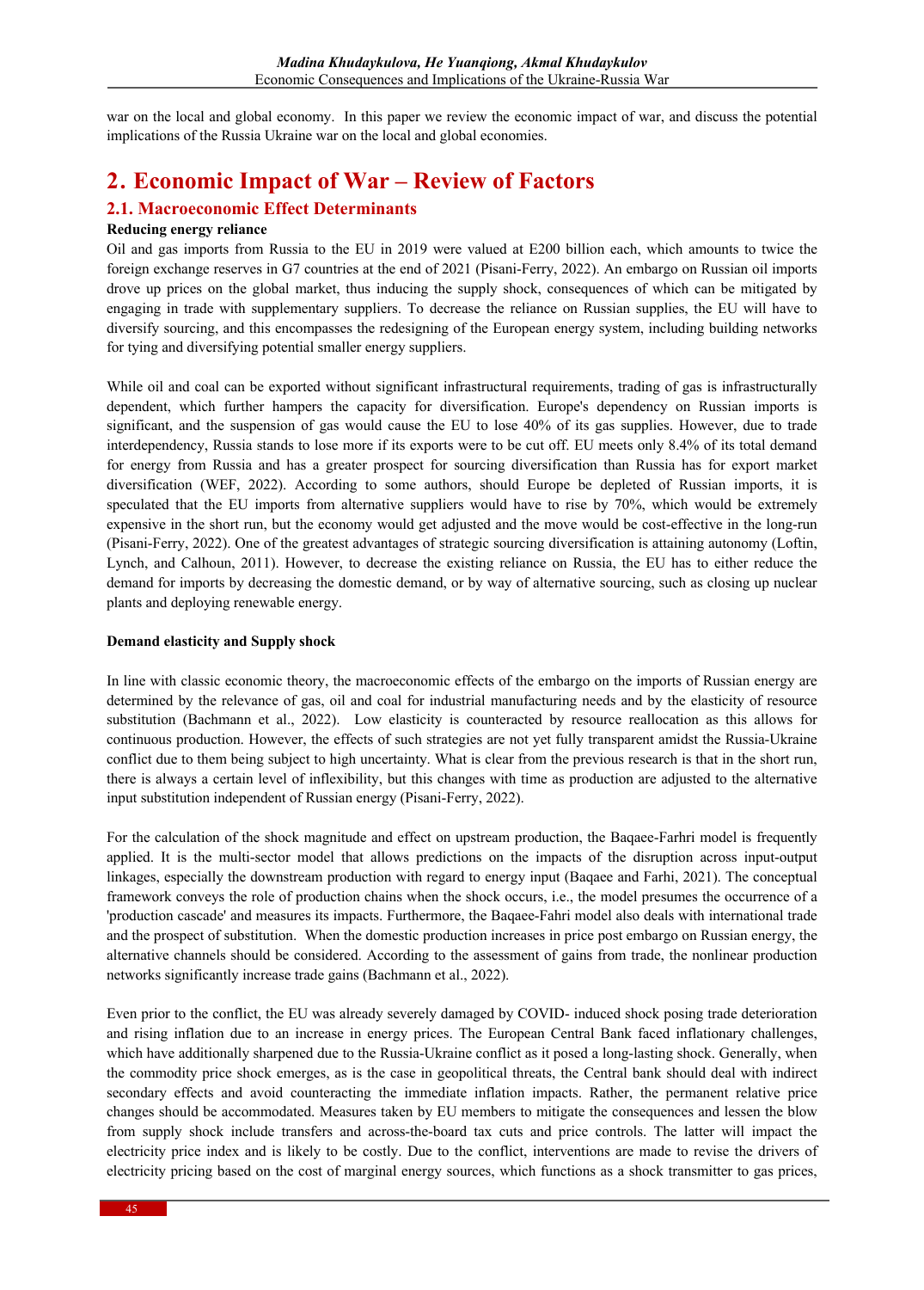and eventually leads to an increase in rents for electricity producers. Geopolitical conflict will prompt the changes in the EU policy approaches and lead to governmental market intervention. Accounting for the fiscal support, measures implemented at the beginning of the second half of 2021 included budgetary costs from 0.5% to 1% of GDP, and new measures to address the rise in energy prices can steer the cost to 1 % of GDP (Pisani-Ferry, 2022).

### **2.2 Consequences of War**

#### **Transformation and budgetary impact**

Geopolitical risks are recognized by IMF and ECP as a geopolitical factor posing threat to economic welfare (Palakandaras et al., 2018), and the term refers to either tensions or wars among states that have an impact on international relations, and the broader concept further encompasses risks arising from the escalation of such conflicts (Caldara and Iacoviello, 2018). Significant budgetary transformations take place during wars and conflicts, as the budgets now have to be drawn and resources reallocated to alleviate the price impact of major supply shocks, reduce overdependence on resources imported from the high-risk country, for launching the contingency energy resilience agenda and for stronger integration of energy systems. At times of adversity, such as geopolitical risk usually entail, countries are forced to ensure the economic stability, and the investments are made to contain the price consequences of aggravated supply shocks, increase the sourcing capacity, and secure humanitarian aid (Hang et al., 2021).

The costs of wars are frequently underestimated ex-ante, according to Nordhaus (2002). He projected that the net present value of the costs of waging war, rebuilding, and the macroeconomic consequences may vary from \$100 billion to \$1.9 trillion. Bogart (1919) estimated that the direct costs of World War 1 amounted to \$186 billion in 1913 prices, while Glick and Taylor (2010) found the trade-related costs of World War I were 2.55% of world GDP on a flow basis, which equates to a stock value of \$104 billion in 1913 prices (IEA, 2022),). Modeling the macroeconomic effects, McKibbin and Stoeckel (2003) concur that the expenses of war would exceed the budgetary outlays. Davis and colleagues (2003). In the study conducted on the population of a thousand investors, three-quarters of the respondents reported that the political uncertainty and diplomatic and military conflicts have a significant economic impact on financial markets (Bouras et al., 2019).

Furthermore, defense spending is often increased in an effort to lay down the budget for an effective defense policy. During the current conflict, the EU has increased investments in decarbonization, digitalization, and resilience. In the current case of the Russia-Ukraine conflict, the expenses of decreasing the reliance on the Russian imports in the short run would amount to  $\epsilon$ 100 billion, of which  $\epsilon$ 50 billion would be invested in rebuilding the reserves, and  $\epsilon$ 25 billion would be an additional cost for other suppliers and  $E25$  billion would go to the coordination of distribution over EU (European Commission, 2022).

#### **A surge in defense expenditures**

There has been a lot of talk about the expenses of the Ukrainian conflict. However, the actual direct cost is the opportunity cost of resources used in the competition that cannot be employed elsewhere and the welfare losses of those killed or injured. This cost to the United States comprises not only government resources but also lost productivity of National Guard, and Reserve personnel (hereafter Reserves) mobilized because of the Iraqi venture and unable to execute their civilian duties, as well as the worth of lives lost and injuries. During times of war, we usually see a significant increase in social sector debt. The government is willing to borrow significantly more than usual because of patriotic support for the war effort. The United Kingdom spent thousands of dollars during the First and Second World Wars. In both cases, the national debt grew considerably. Throughout the postwar decades, debt continued to rise as a result of rehabilitation and the development of the welfare state.

In a crisis situation, as a geopolitical threat to safety, governments are bound to intervene either by interfering in markets and posing sanctions on risky countries or by way of providing financial support in response to shortages and resource scarcity, which is a burden to public finances. Securing and amazing reserves have to be publicly financed as private companies are neither willing nor responsible for ensuring the supply due to possible losses they would face during resource price volatility (Pisani-Ferry, 2022). Europe has provided financial support to Ukraine amounting to €500 million worth of military assistance package (Pisani-Ferry, 2022). The geopolitical risk increases the defense expenditure either through implementing a debt fund or through a tax-financed increase in spending. Neighboring states often perceive conflicts as a threat and therefore extend their defense expenditure (Smith, 2014; Collier, 2007),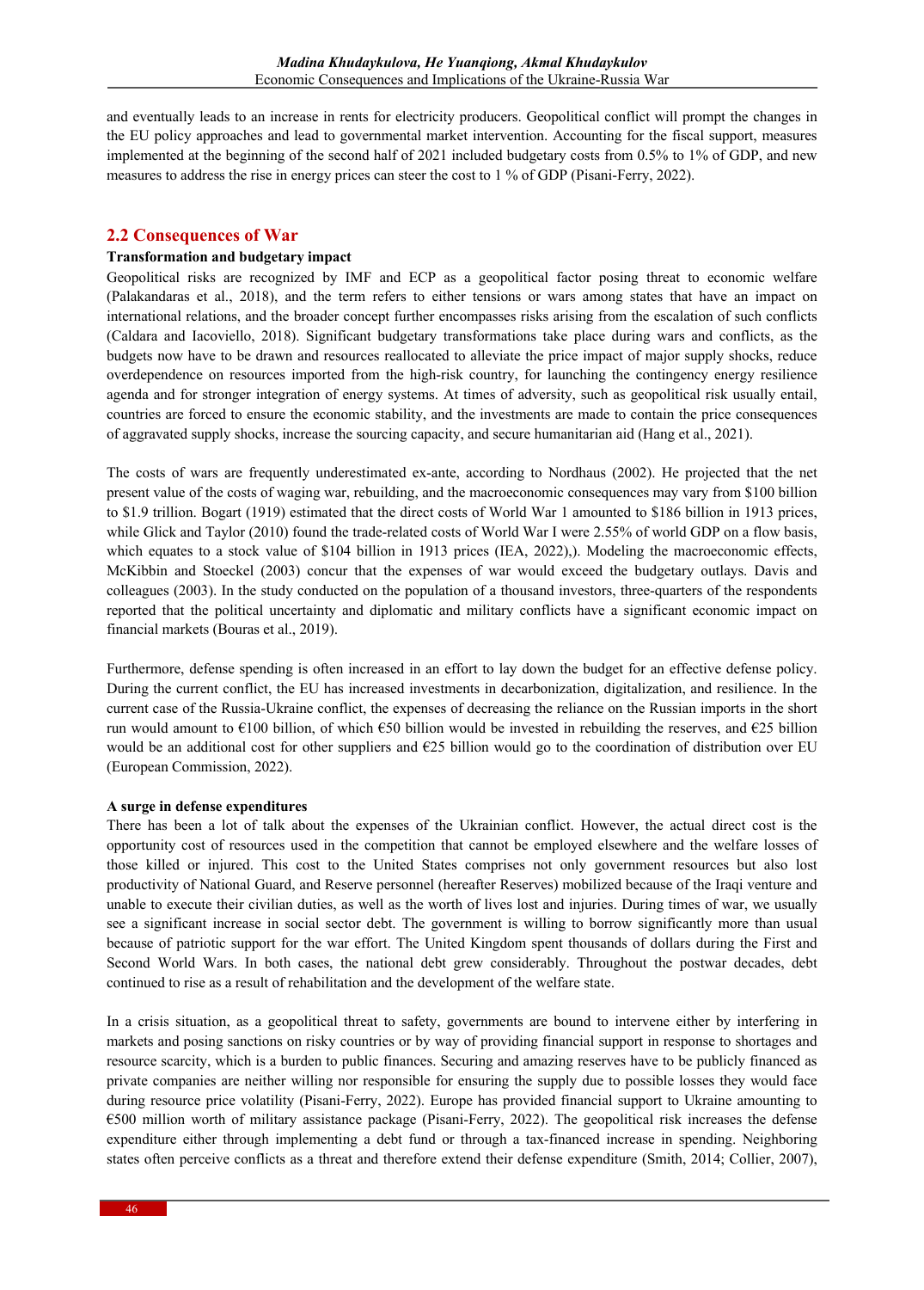and the action has an effect on their economic growth Zielinski et al., 2017; Murdoch and Sandler, 2004). With regard to the current Russia-Ukraine conflict, EU member states have from 1.4% to 2% of GDP invested in defense budgets and are likely to increase the expenditure (IMF, 2022). According to the estimation by Pisani-Ferry (2022), if there will be no direct military actions assumed in the conflict, the investment in European defense efforts could reach €20 billion in 2022, and  $\epsilon$ 40 billion in 2023, respectively.

#### **Oil prices and war**

Increased oil prices are the result of endangering energy supply that is proven by the literal hypotheses which suggest geopolitical risks and threats influence crude oil futures returns. Geopolitical risks acts, and threats have a significant negative impact on the process of determining oil prices, (Antonakakis et al., 2017; Mitsas, Golitsis, and Khodaykulov, 2022). Higher oil prices rose from the Gulf War in 1990, for example. After the invasion, oil prices soared from \$21 per barrel in July to \$46 in mid-October (IMF, 2022). (However, prices plummeted quickly.) Oil and gas prices rose as a result of Russia's invasion of Ukraine in 2022, resulting in increased global gasoline prices, (Pisani-Ferry, 2022). Russia is the main oil and gas producer in the world that the international restrictions have to lead the increase in the price of gas and oil and limit their production.

#### **The monetary cost of war**

The damage of war is unavoidable even though it encourages domestic production and use. The important factors to take into serious account are the opportunity cost of military investment, the humanitarian loss of the financial system, and the burden of repairing post-war damage. Another factor may be the type of war, how long it lasts, the place where the war happens, and the way of fighting. The United State had wars during WWII, the Korean War, and the Vietnam War for instance. Domestic demand appeared to be boosted as a result of the wars, with certain manufacturing businesses performing especially well. We must keep in mind, however, that these wars took place in countries such as the United States. Asia and Europe bore the worst of the carnage.

The most extended financial expansion has been experienced that explained borrowing was not a progressive factor after WWII (Britain post-World War II). After the Civil War and the First World War, the UK unconditionally suffered leading the unprecedentedly long unemployment along with the veterans of extremely bleak career prospects. A country's economic strength can be severely harmed by a war conflict (Hang et al., 2021) Lives of people are jeopardized, GDP is affected and many economic sectors experience decrease in effectiveness.

Doubt in the financial system, the high uncertainty, and unexpected decrease in people's income has been caused by conflictive currency devaluation. A scarcity of goods and services, as well as increased costs for essential resources such as oil (Interestingly, price controls and rationing were used to keep prices in check during WWII.), lead the economy to face inflation caused by cost-push. Hyperinflation would happen when the country's manufacturing is highly restricted by the war that is because the government tries to create new money to cover the expenses. A real example can be Hungary and Austria which experienced record inflation in 1946 because of their ruined economy. Such threats are realistic for both Ukraine and Russia, as the effects of inflation are already visible. Long term conflict also leads to considerable drop in GDP. Health-care and education offerings are projected to be drastically reduced in the future.

### **3. Impact on the Economy of Russia**

The harm to the Russian financial and economic system includes, but is not limited to, a fall in the ruble (down more than 25% against the dollar during last month amid increased volatility) a significant increase in the central bank's monetary rate, and capital restrictions. Russia experienced unexpected share market closures along with the deletion of RuBonds from global indexes. Additionally, Russian companies involved in the worldwide stock exchange have lost their worth that is followed by the removal of Russian markets from the international base.

Those who have been singled out in the past have typically found ways to mitigate the severity of the penalties. Numerous countries around the world, on the other hand, have continually raised the stakes by increasing and broadening sanctions against Russia. There have been several actions in the form of economic warfare, particularly the restriction of the Russian central bank's access to foreign assets to increase the value of the Russian monetary system, support the finance, and pay for the invasive damages that resulted in the toughest Russian sanctions. Financial penalties are one of the most prevalent invasion response methods. The inter-institutional transactions of Russia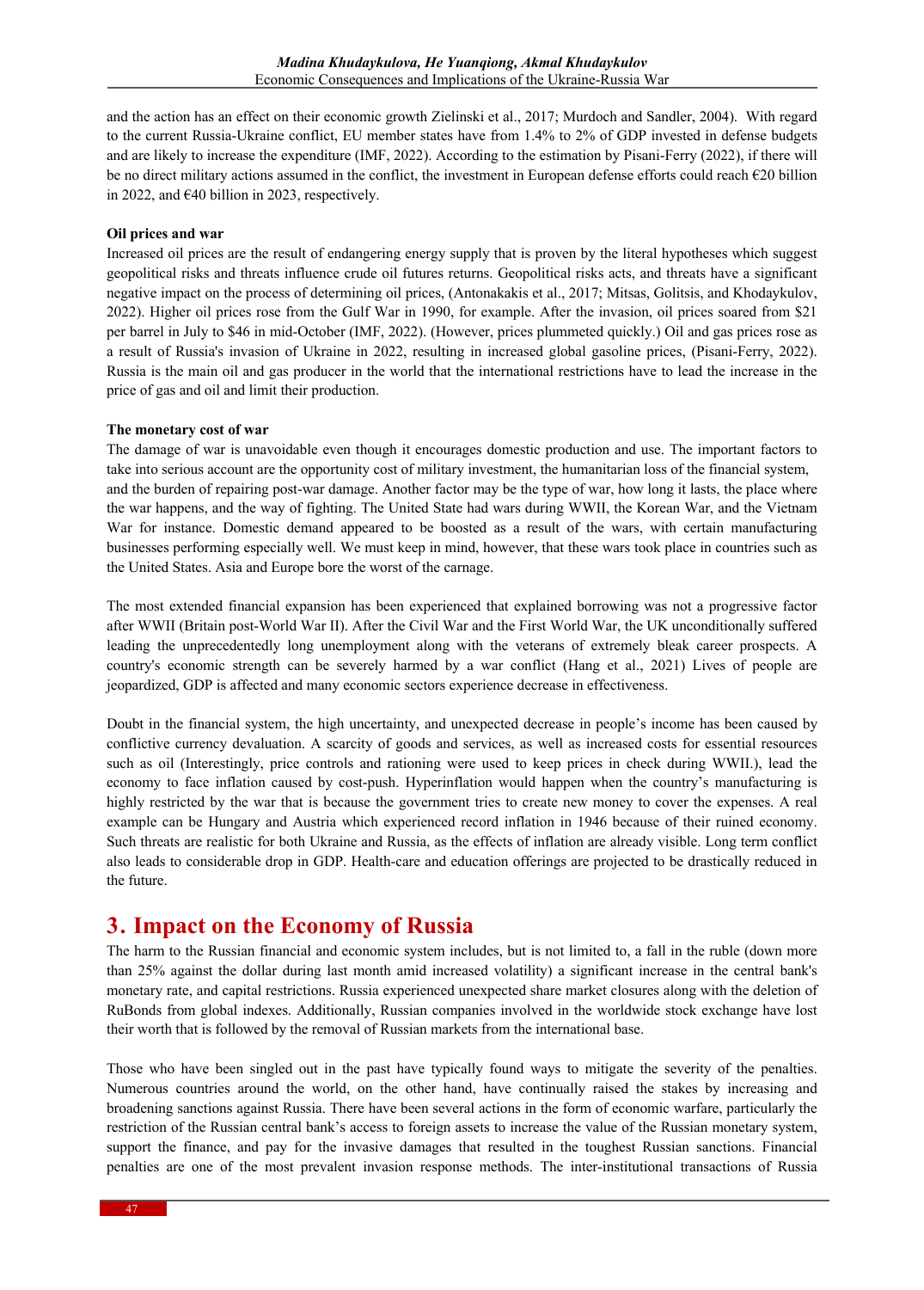through the SWIFT system have been excluded, the central bank has been frozen along with several Russian international commercial bank assets. Exportation of technological assets to Russia and the several Russian oligarchs'seizure of international assests are the other examples of limitations.

The Russian economy will be in significant difficulties by 2022, with the country likely to face a long period of recession. Following last year's comeback, the adjusted GDP forecast for 2022 is -7.5 percent. As a result, the country's risk rating has been downgraded from B to D (moderately high) (very high) according to statistics (Jean Pisani-Ferry, 2022). The decline of the Russian currency is followed by the inflation of consumer prices. The reason for the abovementioned situation is because there are sanctions on major Russian banks, Russian national debt handpicked by Russian elected authorities and millionaires, and export controls on high-value components.The Western depositary countries imposed a freeze on the Russian banks, as a result, the Russian central bank can not use them and it decreased the impact of the Russian reaction. But the external public depth of Russia is not too high that is because its economy is strong enough to overcome the financial problems along with its consistent bank account deficit and substantial capital inflows (app. USD 640 bn) (Coface Trade Newspaper, 2022). The Russian imports have been limited by EU countries but the Russian economy is expected to receive support from Asian energy exports. On the other hand, the Russian industrial, processing, and quarrying sectors will be ruined because of the restricted access to Western-made electronic products, PC, communication, robots, and security technologies based on data.

## **4. Impact on the Global Economy**

The betterment of the international economy is put in doubt because of the disruption of financial markets caused by the Russia and Ukraine conflict. Militarized conflicts and wars have been shown to have a huge impact on regional and global economies in the past (Jola-Sanchez and Serpa, 2021; Hang et al., 2021). The economies of Europe are the most vulnerable: In 2022, institutions predict at least 1.5 percentage points of further deflation, with GDP growth perhaps slashed by 1% (EU, 2022). The motor, shipping, and chemistry sectors are especially vulnerable due to lengthy inflation caused by costly commodities which put the economy in danger of deflation and civil turmoil. The conflict is also causing chaos on the emerging economies of Europe and Central Asia. Due to the pandemic's lingering impacts, this region is already on the edge of having an economic downturn this year. Apart from Russia and Ukraine, growth expectations have been decreased in all nations due to war-related spillovers, weakening euro-area growth, resource, marketing, and monetary rundowns. Russia buys from many Asian countries so the remittance from Russia to some Middle Asian countries is equal to 30% of GDO such as the Kyrgyz Republic, and Tajikistan. Middle Asia and South Caucasus import nearly 75% of the wheat while Russia and Ukraine import about 40% in the region (FAO, 2022).

The economic effects and the potential severity of the blow to the European economy arising from the suspension of Russian energy in large depends on resource reallocation, fuel shifting, demand reduction, and substitution of energy sources. It is predicted that most Russian natural gas reserves in Europe will be unlikely to replicate, and present current prices will have a considerable influence on inflation. Europe is predicted to face difficulties in oil and natural gas consumption because it mostly relies on Russia for the supply (Weizhen Tan, 2022). The Eurozone's trade dependency predicts a general decline and Germany, Italy, and most Central and Eastern European countries are still dependent on the Russian natural gas. The energy consumption stems from the application of Russian imports in the industry (heating and cooling purposes), households, trade and commerce, power provider purposes, and transport (Bachmann et al., 2022). Russian gas imports to the EU have significantly decreased since June 2021 and at the beginning of 2022, with the share decreasing from 40% to 20-30% (McWilliams, Sgaravatti and Zachmann, 2022). The EU has witnessed an increase in, the prices of gas, oil and coal before the conflict with Ukraine has spiraled following the release of COVID-19 restrictions, the appreciation of the US dollar, and the OPEC hesitance to increase extraction (Bachmann et al., 2022).

Gas consumption that is used for electricity may be lowered by using lignite and hard coal, and even nuclear energy. Costs savings from the reduction of imports and substituting energy sources can have a significant positive impact on decreasing the financial burden of the European economy provided that the energy generation in industrial power plants also transitions to alternative input applications (Mahler, 2007). Russian oil imports may be substituted by switching suppliers as there are several additional sources available on the world market. The overall costs will be determined by the timing of targeted policy measures, i.e., the action should be assumed regardless of the embargo to avoid larger losses during 2022 and 2023.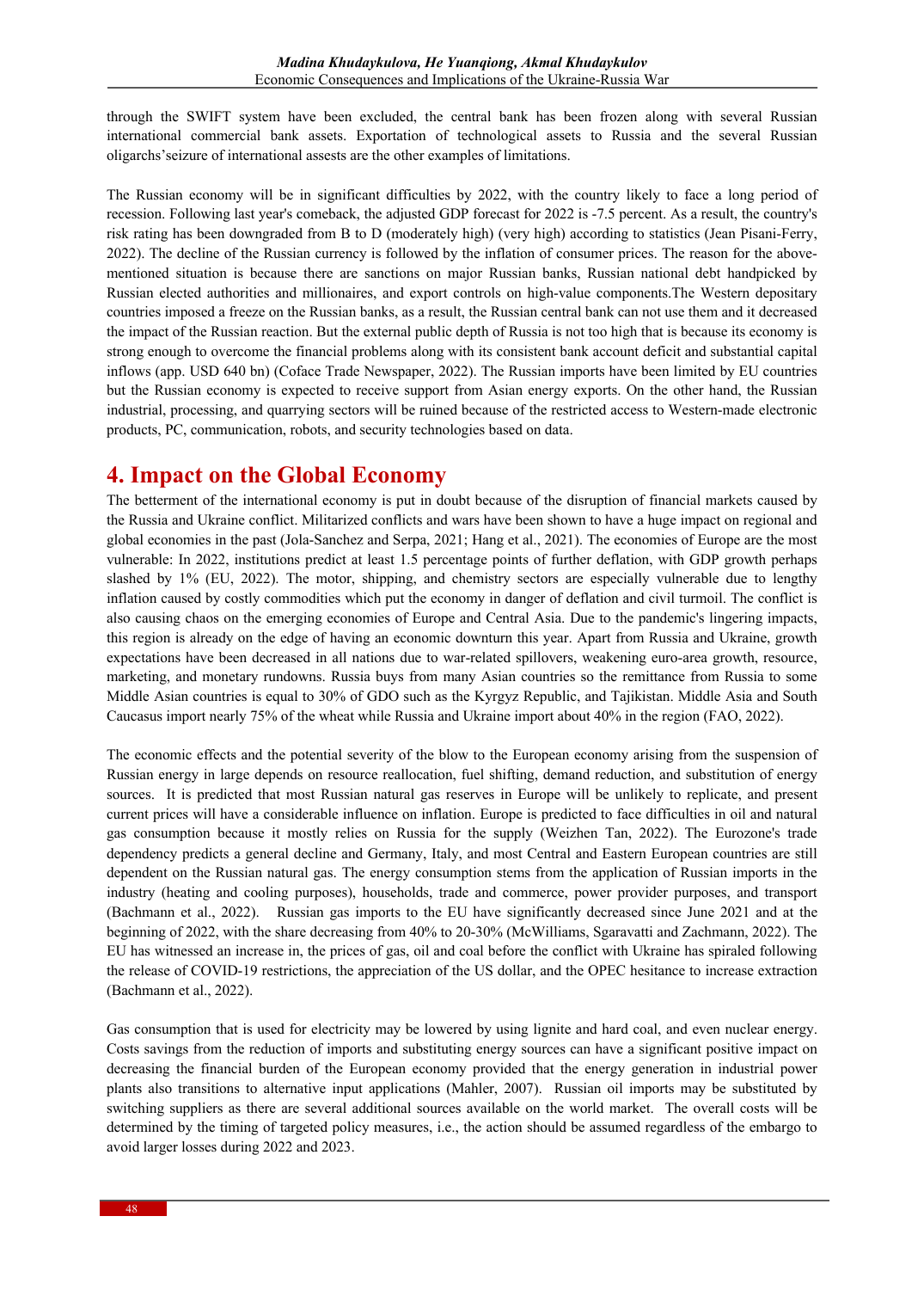It is estimated that a complete suspension of Russian natural gas exports to Europe in 2022 would increase costs by 4%, bringing annual GDP growth close to zero, if not negative, depending on demand destruction management (IMF, 2022). The Russian-Ukraine crisis has sent shockwaves throughout the global economy. As supply disruptions have become more common, demand for commodities prices and significant energy has risen considerably (Bachmann et al., 2022, Chepeliev et al., 2022). Sanctions and trade restrictions have also been imposed on Russian institutions, enterprises, and individuals, (Berner et al., 2022) and a refugee crisis with about four million Ukrainians lead to an increase in economic chaos.

### **5. Discussion and Conclusion**

Militarized conflicts and wars were previously found to have an immense effect on the regional and global economy (Jola-Sanchez and Serpa, 2021; Hang et al., 2021). Wars and conflict have detrimental consequences not solely for the states involved, but also for those countries that are indirectly impacted by the tension (Hang et al., 2021). Aside from direct costs that are generally measured in terms of lives and resources lost, added costs include destruction of property and damage to international trade (Glick and Talyor, 2010). Wars and military conflicts drastically reduce the trade among adversaries via embargos or consumers' patriotism, however, after the cessation of immediate military threats and no tension predicted in the future, the trade will slowly recover (European Commission, 2022). The current Russia-Ukraine war is set to dramatically alter the trade of energy, oil, raw supplies and, components and raise the hesitancy of Western consumers (Simchi Levi and Haren, 2022). The increased imposition of sanctions has impacted the supply significantly (Loh and Tang, 2020). The opportunity cost of military investment, the humanitarian loss of the financial system, and the burden of repairing post-war damage are vast. In this paper we review the economic impact of war, and discuss the potential implications of the Russia Ukraine war on the local economies and global economy. We contribute to the current literature by discussing how the war leads to economic implications such as inflation, limitation of services debt increase and supply shortages. The research paper explores the economic impact of Russia-Ukraine war on Russian economy, and economies of other countries. Future research should focus on further exploring the topic by quantitatively assessing the economic consequences of the war. Furthermore, suggestions on how to circumvent the adverse impacts of the regional conflict on the global economy should be investigated.

# **References**

.

- Alsharif, H. Z. H., Shu, T., Obrenovic, B., Godinic, D., Alhujailli, A., & Abdullaev, A. M. (2021). Impact of Entrepreneurial Leadership and Bricolage on Job Security and Sustainable Economic Performance: An Empirical Study of Croatian Companies during COVID-19 Pandemic. Sustainability, 13(21), 11958.
- Anna Pestova, Mikhail Mamonov, Steven Ongena (March 2022), "The price of war: Macroeconomic effects of the 2022 sanctions on Russia" Available Online: https://voxeu.org/article/macroeconomic-effects-2022 sanctions-russia
- Antonakakis, N., Gupta, R., Kollias, C., & Papadamou, S. (2017). Geopolitical risks and the oil-stock nexus over 1899–2016. Finance Research Letters, 23, 165–173. *CrossRef*
- B. McWilliams, G. Sgaravatti, G. Zachmann, European Natural Gas Imports. Bruegel 30 April 2022. https://www.bruegel.org/publications/datasets/ european-natural-gas-imports (2022)
- Bachmann, R., Baqaee, D., Bayer, C., Kuhn, M., Löschel, A., Moll, B., ... & Schularick, M. (2022). What if? The economic effects for Germany of a stop of energy imports from Russia. ECONtribute Policy Brief, 28.
- Berner, A., Lange, S., & Silbersdorff, A. (2022). Firm-level energy rebound effects and relative efficiency in the German manufacturing sector. Energy Economics, 109, 105903. *CrossRef*
- Bilgin, M. H., Gozgor, G., Lau, C. K. M., & Sheng, X. (2018). The effects of uncertainty measures on the price of gold. International Review of Financial Analysis, 58(2017), 1–7. *CrossRef*
- Bluszcz, J., & Valente, M. (2019). The war in Europe: Economic costs of the Ukrainian conflict. *CrossRef*
- Bogart, Ernest L. 1919. Direct and Indirect Costs of the Great World War. New York: Oxford University Press.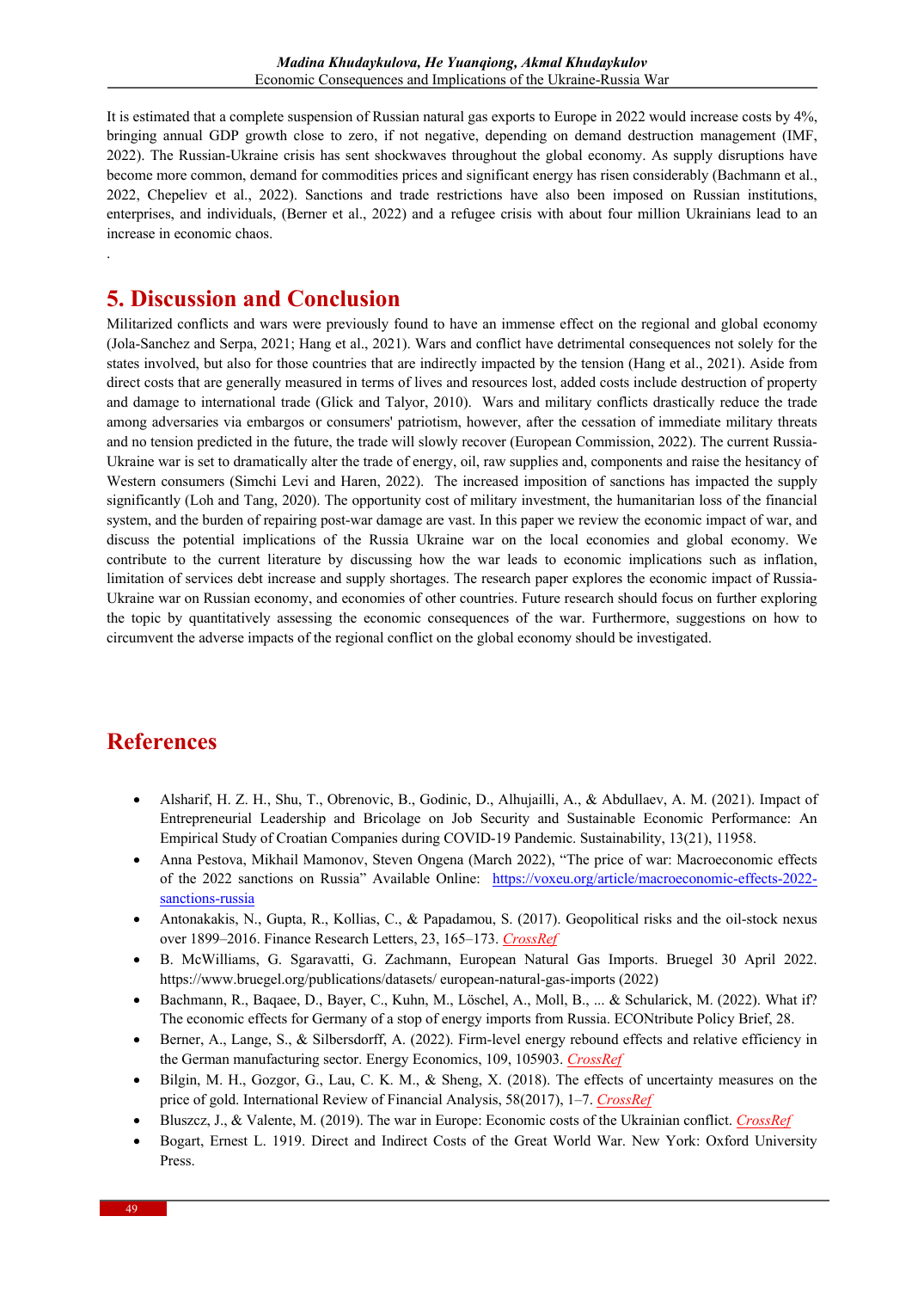- Bouras, C., Christou, C., Gupta, R., & Suleman, T. (2019). Geopolitical risks, returns, and volatility in emerging stock markets: Evidence from a panel GARCH model. Emerging Markets Finance and Trade, 55(8), 1841–1856 *CrossRef*
- Caldara, D., & Iacoviello, M. (2018). Measuring geopolitical risk. The Fed International Finance Discussion Papers *CrossRef*
- Chepeliev, M., Hertel, T. W., & van der Mensbrugghe, D. (2022). Cutting Russia's fossil fuel exports: Shortterm pain for long-term gain. Available at SSRN. *CrossRef*
- Coface Trade Newspaper (March 2022), "Economic consequences of the Russia-Ukraine conflict: Stagflation ahead" Available Online: https://www.coface.com/News-Publications/News/Economic-consequences-of-the-Russia-Ukraine-conflict-Stagflation-ahead
- Collier, P. (2007). The Bottom Billion: Why the poorest countries are failing and what can be done about it. New York: Oxford University Press, Inc
- D. Baqaee, E. Farhi, Networks, Barriers, and Trade. Working Paper (2021).
- Davis, J. B. (2003). The theory of the individual in economics: identity and value. Routledge. *CrossRef*
- European Commission (April 2022), "In focus: Reducing the EU's dependence on imported fossil fuels", Available Online: https://ec.europa.eu/info/news/focus-reducing-eus-dependence-imported-fossil-fuels-2022 apr-20\_en
- European Commission (May 2022), "Spring 2022 Economic Forecast: Russian invasion tests EU economic resilience" Available Online: https://ec.europa.eu/info/business-economy-euro/economic-performance-andforecasts/economic-forecasts/spring-2022-economic-forecast\_en
- European Council of European Union (March 2022) "EU response to Russia's invasion of Ukraine" Available Online: https://www.consilium.europa.eu/en/policies/eu-response-ukraine-invasion/
- Food and Agriculture Organization of the United Nations (May 2022), "The importance of Ukraine and the Russian Federation for global agricultural markets and the risks associated with the current conflict", Available Online: https://www.fao.org/3/cb9013en/cb9013en.pdf
- Giumelli, F. (2017). The redistributive impact of restrictive measures on eu members: Winners and losers from imposing sanctions on russia. Journal of Common Market Studies 55 (5), 1062–1080. *CrossRef*
- Gkillas, K., Gupta, R., & Pierdzioch, C. (2020). Forecasting realized gold volatility: Is there a role of geopolitical risks? Finance Research Letters, 35(May), 1–6. H *CrossRef*
- Glick, R., & Taylor, A. M. (2010). Collateral damage: Trade disruption and the economic impact of war. The Review of Economics and Statistics, 92(1), 102-127. *CrossRef*
- Hang, N. K., Trang, L. T., Huong, H. T., Huong, N. T., Kien, L., & Khoi, N. D. (2021). The Long-run Effects of War: A Literature Review. *CrossRef*
- Hu, M., Zhang, D., Ji, Q., & Wei, L. (2020). Macro factors and the realized volatility of commodities: A dynamic network analysis. Resources Policy, 68(July), 101813. *CrossRef*
- International Energy Agency (March 2022), "How Europe can cut natural gas imports from Russia significantly within a year" Available Online: https://www.iea.org/news/how-europe-can-cut-natural-gasimports-from-russia-significantly-within-a-year
- International Monitory Fund (June 2022), "If geopolitical tectonic plates start drifting apart, we'll need more bridges, hot het fewer." Available Online; https://www.imf.org//media/Files/Publications/Fandd/Article/2022/June/FD-0622-EN.ashx
- International Monitory Fund (May 2022) "7 Debt Crisis in Russia: The Road from Default to Sustainability" Available Online: https://www.elibrary.imf.org/view/books/071/06039-9781589062078-en/ch07.xml
- International Monitory Fund (May 2022), "Policy Responses to COVID-19" Available Online: https://www.imf.org/en/Topics/imf-and-covid19/Policy-Responses-to-COVID-19#R
- Jean Pisani-Ferry (PIIE), Peterson Institute for International Economics (March 2022), "Europe's economic response to the Russia-Ukraine war will redefine its priorities and future" Available Online: https://www.piie.com/blogs/realtime-economic-issues-watch/europes-economic-response-russia-ukraine-warwill-redefine-its
- Joëts, M., Mignon, V., & Razafindrabe, T. (2017). Does the volatility of commodity prices reflect macroeconomic uncertainty? Energy Economics, 68, 313–326 *CrossRef*
- Jola-Sanchez, A. F., & Serpa, J. C. (2021). Inventory in times of war. Management Science, 67(10), 6457- 6479. *CrossRef*